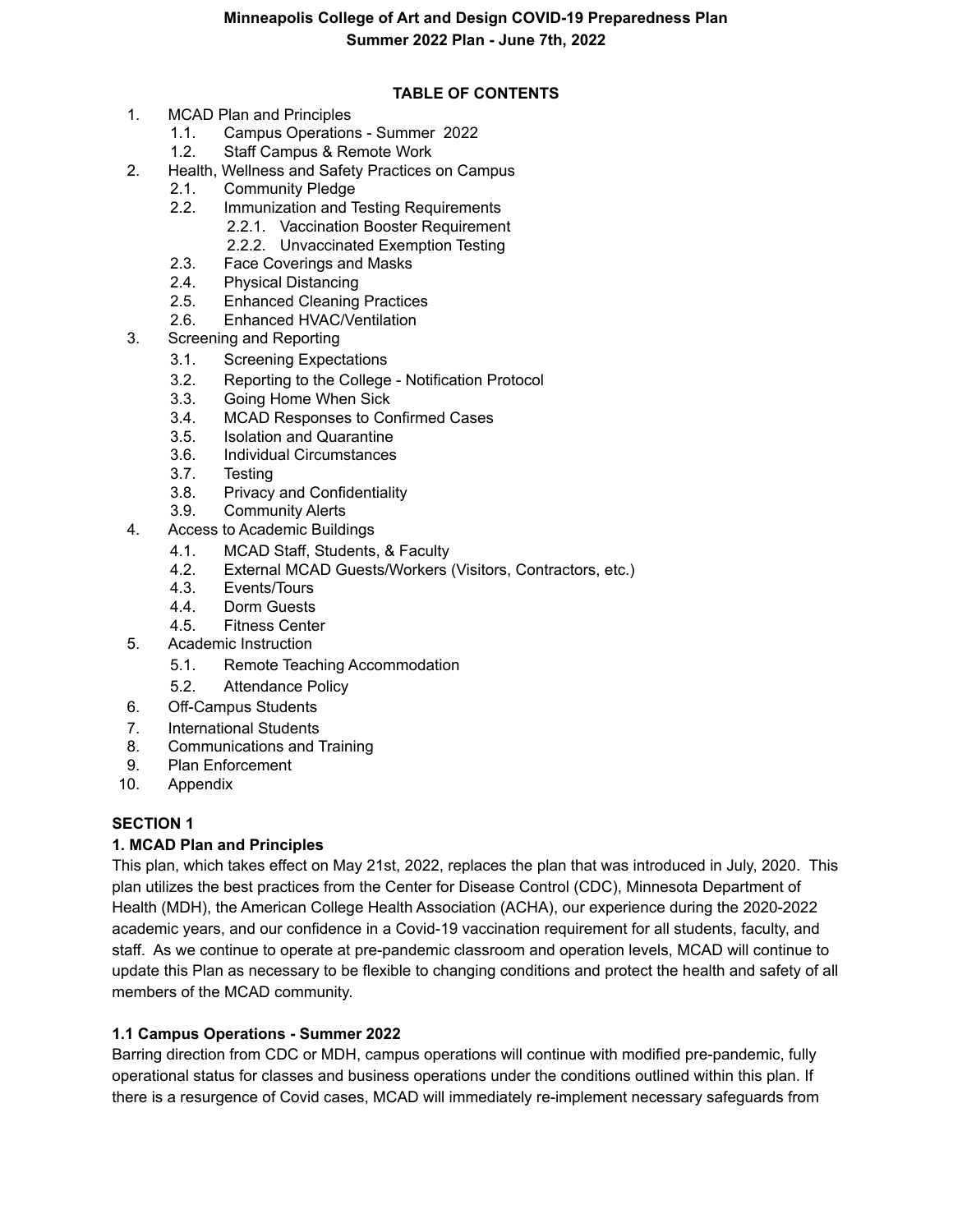the MCAD 2020 Pandemic Plan. Notification of such a contingency will be sent campus-wide with as much lead time as possible.

#### **1.2 Staff Return to Campus & Remote Work**

MCAD will continue to offer hybrid and remote work options. MCAD Human Resources has developed [a](https://docs.google.com/document/d/1C4o3Px3DGAnspz5aglep3d6SyhlquyRMIXLR7xzNzRM/edit) Hybrid and Remote Work Policy and [Procedure](https://docs.google.com/document/d/1C4o3Px3DGAnspz5aglep3d6SyhlquyRMIXLR7xzNzRM/edit) to direct eligible staff through coordination and necessary provisions.

# **SECTION 2 - Health, Wellness, and Safety Practices on Campus**

#### **2.1 Community Pledge**

To align the college's health and safety expectations with the well-being of each member of our community, and to provide all MCAD individuals greater assurances as to what they can expect from each other, all students, faculty, and staff are required to acknowledge a [community](https://intranet.mcad.edu/sites/default/files/docs/20210809-mcads_shared_pledge_for_personal_and_community_safety-fall_2021.pdf) standards agreement and [pledge](https://intranet.mcad.edu/sites/default/files/docs/20210809-mcads_shared_pledge_for_personal_and_community_safety-fall_2021.pdf), as a condition of their return to campus this academic year.

It continues to be critical that we all support each other through this pandemic. That includes monitoring and reminding each other when necessary, with mutual respect and consideration, about adhering to best practices for the benefit of the entire MCAD community. Students, staff, and faculty, we all need each other, to do our best for ourselves and everyone around us. Stay diligent. Keep up with best practices. Help each other out.

# **2.2 Immunization Requirements**

Effective August 1, 2021, MCAD requires all students, faculty, staff, and volunteers that have access to campus facilities and/or living in campus housing to be vaccinated for COVID-19.

As part of the MCAD community, MCAD Volunteers will be subject to the same vaccination policy as all other MCAD staff, students, and faculty. MCAD Volunteers must be vaccinated to work in Academic Buildings. MCAD may extend this vaccination requirement to other individuals as deemed necessary based on their frequency and contact with the MCAD Community.

Exemptions may be submitted for review. Students may submit a petition for exemption through the Student Affairs Office. Staff and faculty may submit a petition for exemption through MCAD Human Resources.

If an individual receives an exemption, a condition of that exemption will include committing to periodic testing for Covid (see Section 2.2.2 - Unvaccinated Exemption Testing).

# **2.2.1 Vaccination Booster Requirement**

As of December 9th, 2021, all students, staff, and faculty are required to get a COVID-19 booster shot within 14 days of becoming eligible.

Effective on January 31st, 2022, those that received the Pfzier or Moderna vaccine will be required to get their booster vaccination shot five months after their initial vaccination and those that received the Johnson & Johnson vaccination are eligible to get their booster vaccination shot two months after their initial vaccination. This is following updated guidance from the CDC. To register your booster vaccination:

- **Staff and Faculty**: By January 10, 2022 you must fill out this [form](https://forms.gle/fryK6onE12c7Jzu57) in order to maintain normal access to campus.
- **Students**: By January 18, 2022 you must fill out this [form](https://my.mcad.edu/ICS/Student_Life/) in order to attend classes and access campus.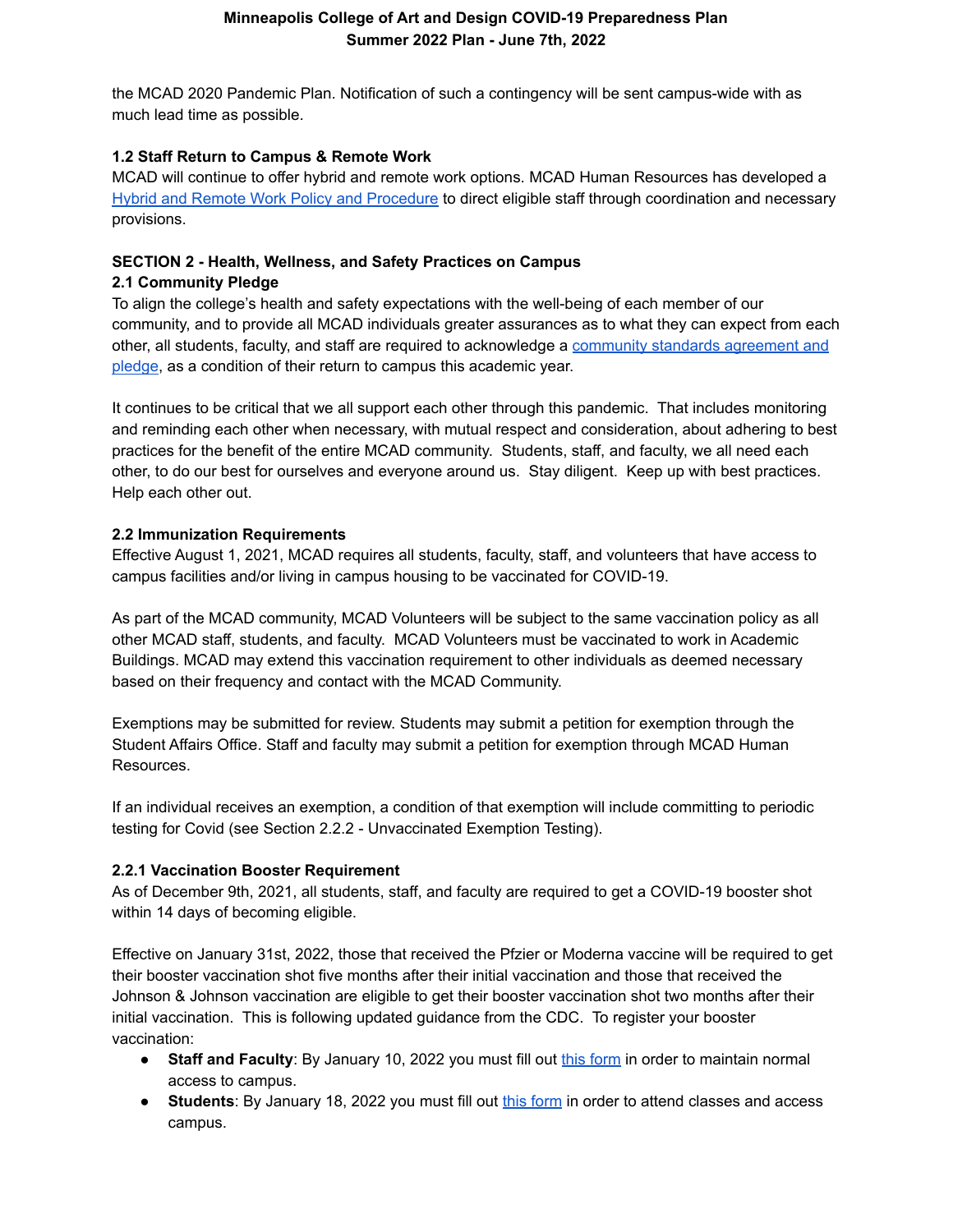If you are not yet eligible for a booster shot (because your initial vaccination is still in-force), you must notify [Student](mailto:student_affairs@mcad.edu) Affairs or Human [Resources](mailto:human_resources@mcad.edu) for a temporary waiver and receive a booster shot within 14 days of becoming eligible.

If you have tested positive for Covid, are currently in isolation, and experiencing acute symptoms, you should wait to get your booster shot until your isolation period is over and your acute symptoms have abated (fever-free for 24 hours without the use of medications). If you have not already done so, notify MCAD at [staysafe@mcad.edu](mailto:staysafe@mcad.edu) of your status and remain in isolation. When your isolation period is complete, you must receive a booster shot within 14 days of becoming eligible.

#### **2.2.2 Unvaccinated Exemption Testing**

Per CDC and MDH recommendations, all vaccination-exempt staff, students, and volunteers are required to undergo weekly testing for Covid and must wear a mask at all times. Testing must be conducted by a licensed clinic or medical provider, or by one of the MCAD approved and supported methods of testing [\(mcad.edu/covidtesting\)](https://docs.google.com/document/d/1d7m_3OhXLvkbvO_fbnG_n2mJNHjaL2cHiEf-9qiuNWM/edit). Test results must include the test subject's name, date the test was performed, and a definitive positive/negative test result. If a test result is inconclusive, the test subject is responsible for taking another or different test until a definitive result is achieved within the weekly time period. Exempted individuals will forward the email, showing the results of their tests, to [covidtest@mcad.edu](mailto:covidtest@mcad.edu) within 24 hours of receipt.

If an unvaccinated MCAD community member tests positive for Covid, they are exempted from the weekly testing requirement for 90 days, starting from the date that they took the test or provided the sample that tested positive. At the end of the 90 day period, weekly testing requirements will resume.

#### **2.3 Face Coverings and Masks**

Based on current health conditions and alignment with CDC guidance, as well as our commitment to deliver in-person learning, we will require the use of 3-ply surgical or higher-grade (KN95, KF94 and N95) face masks be worn indoors for everyone (all staff, students, faculty, visitors, contractors, etc.) regardless of their vaccination status. Cloth masks will no longer meet the face covering requirement. However, you may combine a cloth mask (top layer) and a 3 ply surgical mask (bottom layer) to improve fit and increase protection. This updated Face Covering and Mask policy will take effect as of January 18, 2022. Surgical masks will be available beginning on 1/18 at the Welcome/Reception desk for any community member needing a mask and a limited supply of KN95 masks have been ordered. Please review the current [CDC](https://www.cdc.gov/coronavirus/2019-ncov/your-health/effective-masks.html) [guidance](https://www.cdc.gov/coronavirus/2019-ncov/your-health/effective-masks.html) on the use of masks and watch this [helpful](https://www.youtube.com/watch?v=GzTAZDsNBe0) video to improve the fit of your mask.

Indoors: Face coverings are required to be worn while inside MCAD Academic Buildings and in the 'common' areas of dorms. Face coverings can be removed temporarily only under these circumstances;

- 1. If alone in a room where the door is shut.
- 2. If in an apartment where no guests are present.
- 3. If eating or drinking and seated in the Cafe, studio, or office but 3-6' distancing is strongly encouraged while unmasked.

Outdoors: Because COVID-19 is primarily transmitted from person to person through inhalation of minute water droplets, the risk of transmission is reduced, but not eliminated, when outdoors. For this reason, MCAD strongly encourages masking or distancing during outdoor events or social gatherings. People that are outdoors by themselves, or with others from within their household or close social circle do not need to mask or distance themselves.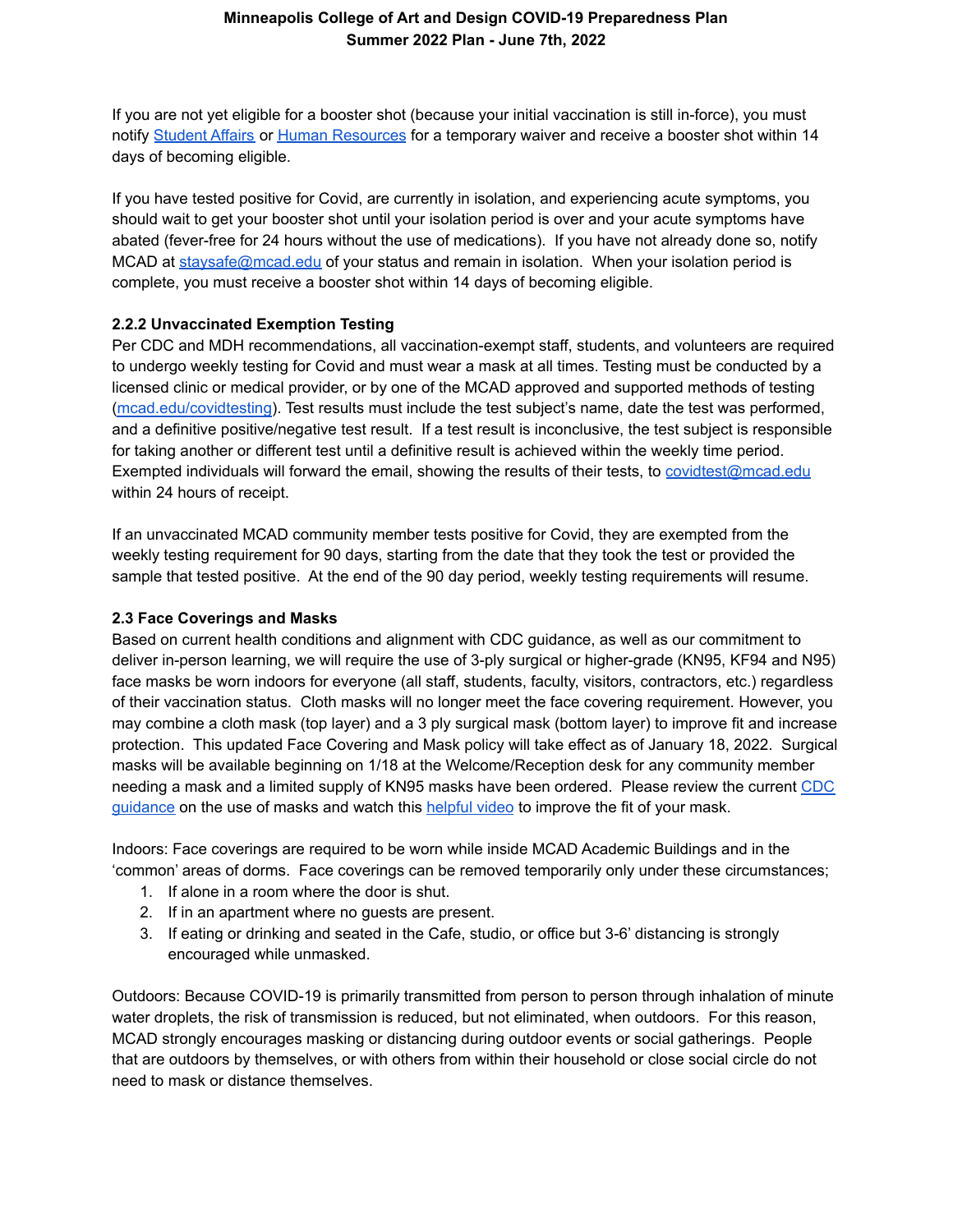This policy will be re-evaluated before Fall 2022 semester and will continue to reflect MDH and CDC best practices and guidelines. When we are confident that unmasking is safe for the MCAD community, this policy will be updated.

#### **2.4 Physical Distancing**

The most common form of Covid-19 transmission occurs when someone inhales minute water droplets that are exhaled by an infected person when they speak, shout, cough, sneeze, etc. Physical distancing allows air movements to disperse, dilute, and carry breath droplets out of other people's breathing zones. Because of this, physical distancing is strongly encouraged where possible as it is another powerful tool in preventing the spread of the virus.

# **2.5 Enhanced Cleaning Practices**

MCAD Custodial Staff are continuing to practice enhanced cleaning throughout all MCAD buildings that they service, on a frequent basis. The disinfectant being used is documented to neutralize the COVID virus on contact. Disinfection kits will remain stocked and available throughout MCAD buildings. Students, staff, and faculty are encouraged to disinfect commonly handled surfaces before and after use.

#### **2.6 Enhanced HVAC/Ventilation**

MCAD Facilities has completed upgrading the HVAC/Ventilation precautions in the Academic Buildings. Improvements include enhancing filtration, increasing airflow, introducing more outside air, and adding HEPA air purifier modules in strategic areas. These improvements were conducted with the aid of HVAC specialty contractors and conform to the best practices for COVID prevention available. If you are in an area with one of the new HEPA air purifiers, please do not move or attempt to adjust them. They are placed specifically to increase circulation and ventilation throughout the room or area that they are located.

# **SECTION 3 - Screening and Reporting**

#### **3.1 Screening Expectations**

All faculty, staff, and students who come to campus should continue to self-screen for signs and symptoms of COVID-19, whether they are vaccinated or not.

If you have 'close contact' (15 minutes or longer at a distance closer than 6') with a person confirmed to be COVID positive, the CDC recommends that you get tested 5-7 days after exposure, whether you are vaccinated or not. Fill in the MCAD [Exposure](https://docs.google.com/forms/d/1L9r__Y8E3u1xdnJvDQ22ireDojfuCrDlt6gEZJ71zqg/edit) Report Form. You should continue to wear a mask or face covering and practice physical distancing for 10 days from the last close contact.

Fully vaccinated individuals that have had close contact with a COVID positive case should report their situation to MCAD (by filling in the [Exposure](https://docs.google.com/forms/d/1L9r__Y8E3u1xdnJvDQ22ireDojfuCrDlt6gEZJ71zqg/edit) Report Form) but do not need to isolate or quarantine **unless they begin to develop COVID symptoms or receive a positive COVID test result.**

Non- or partially-vaccinated, should be aware of being a close contact of anyone who is displaying Covid-like symptoms:

- 1. Is my roommate or member of my household experiencing any common COVID symptoms within the last 48 hours or been identified as a close contact (see definition below)?
- 2. Have I had close contact with anyone suspected of having or confirmed to have COVID-19? Close contact is defined as being within six (6) feet of the infected person for a cumulative total of 15 minutes or more over a 24 hour period within 48 hours prior to the development of symptoms, or had direct contact with infectious secretions of a person diagnosed with COVID-19 (e.g., being coughed on, shared utensils, kissed, etc.)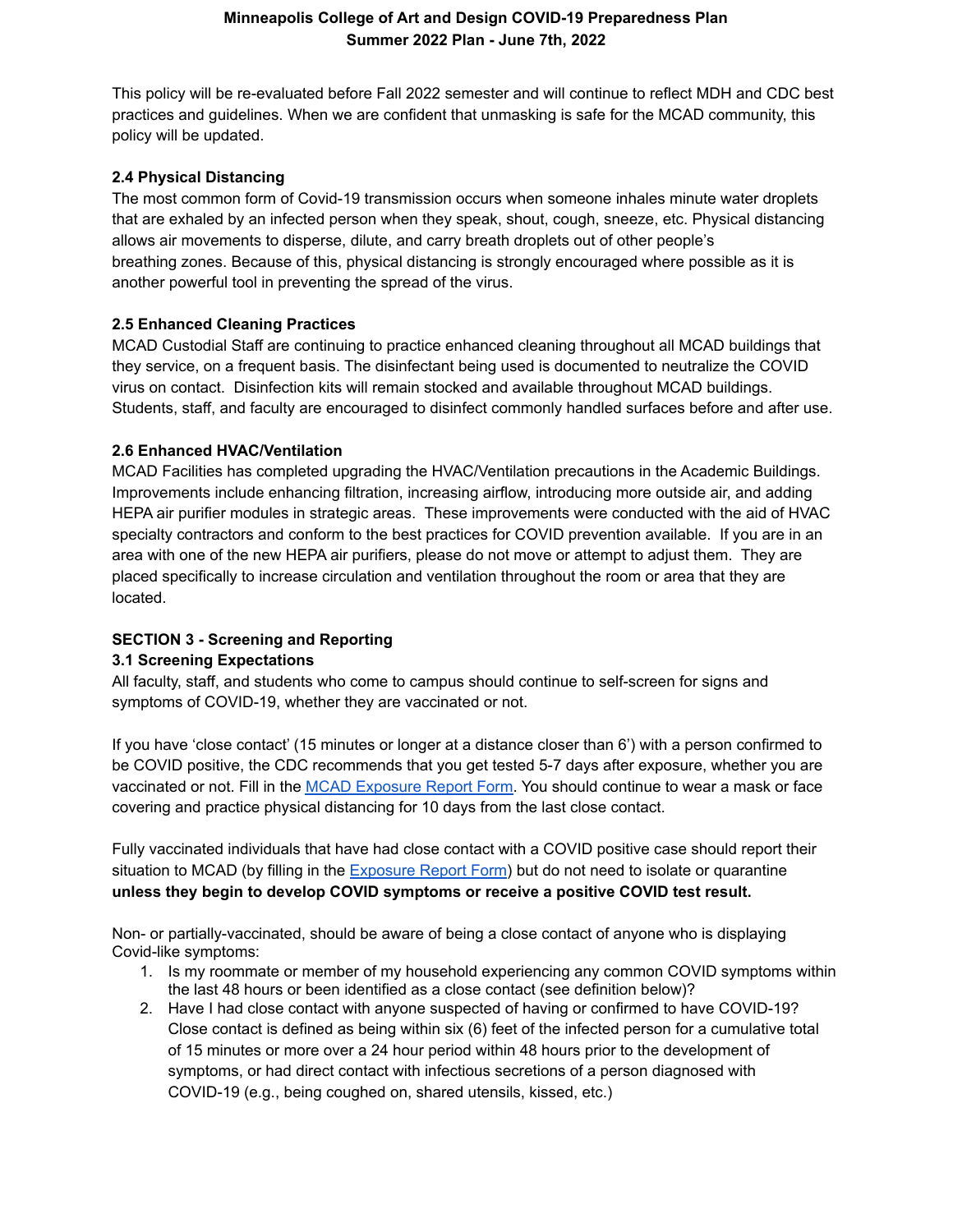If you have not been vaccinated or are partially vaccinated, and any of the answers are **'Yes'** to the above questions, the individual should stay home and report their condition following the "Reporting to the College" section listed below.

## **3.2. Reporting to the College - Notification Protocol**

Vaccinated individuals that are experiencing one 'less common' symptom do not need to report their status to the college. They should take care of themselves and continue monitoring for any additional symptoms.

Vaccinated individuals that are experiencing one 'more common' or two or more 'less common' symptoms should report their status to the college.

Vaccinated individuals that have come into close contact with a confirmed Covid-positive case should report their status to the college.

Unvaccinated individuals that are experiencing any 'more' or 'less' common symptoms, or if they have had close contact with a Covid-positive case, will report their status to the college.

MCAD generally follows the MDH Covid-19 [Quarantine](https://www.health.state.mn.us/diseases/coronavirus/schools/youthquar.pdf) Guide when determining screening and quarantining protocols.

The following is a breakdown of 'more common' and 'less common' Covid symptoms: More Common:

- Fever of 100.4 or higher
- New cough or a cough that gets worse
- Difficulty breathing
- Loss of taste or smell

Less Common:

- Sore throat
- Nausea
- Vomiting
- Diarrhea
- Chills
- Muscle pain
- Extreme fatigue
- New severe headache
- New nasal congestion or stuffy/runny nose

When reporting a possible Covid situation, the person must:

- 1. Stay at home or in the campus apartment unit to isolate from others. Do not come to campus. Work or attend classes virtually, if able to do so.
- 2. Call a primary health-care provider for further advice, if needed.
- 3. If you are a student, notify staysafe@mcad.edu which will email both Student Affairs and the COVID Coordinator. Students, with the assistance of Student Affairs if needed, must notify their instructors to let them know that they are unable to attend an onsite class and/or feel unwell enough to complete online coursework.
- 4. If you are a faculty or staff member, report your absence as soon as is practicable to your supervisor and notify staysafe@mcad.edu. Faculty please see section 5.1 Remote Teaching.
- 5. After sending the email to staysafe@mcad.edu, you will receive an automated email response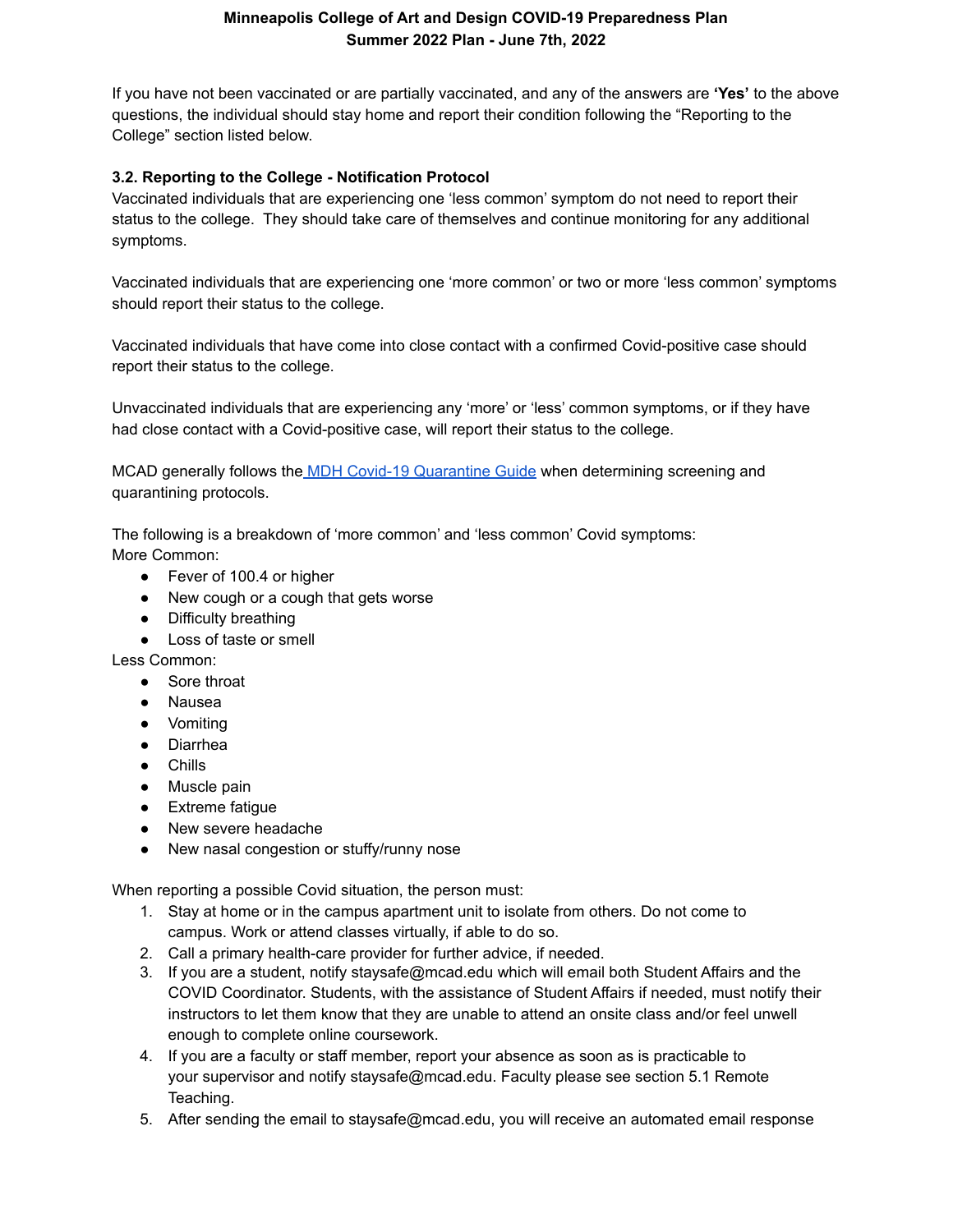asking you to fill out an **[Exposure](https://docs.google.com/forms/d/1L9r__Y8E3u1xdnJvDQ22ireDojfuCrDlt6gEZJ71zqg/edit) Report Form.** 

Your health care provider will inform you of when you can safely return to campus. Before returning to campus, you must seek final clearance from the MCAD Covid Coordinator.

In all cases, confidentiality will be preserved in accordance with the law.

## **3.3. Going Home When Sick**

Individuals who become ill while they are on campus must go home. If a manager observes that an employee is working on campus while sick, the manager must send the employee home.

Students who are ill should be directed to return to their home or residence hall room. Individuals who become ill at work with any symptoms of COVID (listed in the **"Screening Expectations"** section) must follow the reporting protocol addressed in the **"Reporting to the College"** section.

#### **3.4. MCAD Response to Confirmed Cases**

When a community member notifies the college of a confirmed case, MCAD will:

- 1. Contact the person displaying COVID symptoms by phone or email.
- 2. Provide the individual and other impacted individuals with information related to required isolation or quarantine and determine what, if any, additional cleaning is required.
- 3. Notify any MCAD close contacts. The name of the individual with COVID-19 and identifying details will not be used, unless permission has been granted. If any of these close contacts begin to experience COVID-like symptoms, they should report to the college (section 3.2).
- 4. Coordinate with MDH and determine if any additional notices are required.

MCAD has reserved a limited number of isolation rooms for COVID-positive resident students. If needed to control the spread of the virus, a COVID-positive resident student may be relocated to an isolation room for the duration of their illness.

MCAD has Student Affairs and Covid Specialist case managers who will provide follow up to individuals to assist with support services, information, and clearance.

# **3.5. Isolation and Quarantine**

Fully vaccinated individuals (at least two weeks past the final dose of vaccine), are not required to isolate or quarantine themselves if they are exposed to, or have close contact with, a Covid-positive case **unless they begin to display symptoms themselves or receive a positive result of a Covid test.** If you have had close contact with a confirmed Covid-positive individual, CDC recommends that you get tested 5 days after your exposure while consistently masking and distancing yourself until you receive your test results.

Some 'breakthrough' cases of COVID transmission have been known to occur in vaccinated individuals. If this is the case, the individual should report their symptoms to MCAD, begin isolation/quarantine procedures, and assist with contact tracing (Section 3.2).

Symptomatic individuals will be encouraged to take a COVID test while quarantining, to definitively affirm if they have COVID or not.

In general, vaccinated individuals that test Covid-positive are expected to:

1. Stay home for at least 5 full days since symptoms first appeared or positive test results were received and until they have been fever-free for 24 hours (without use of medications).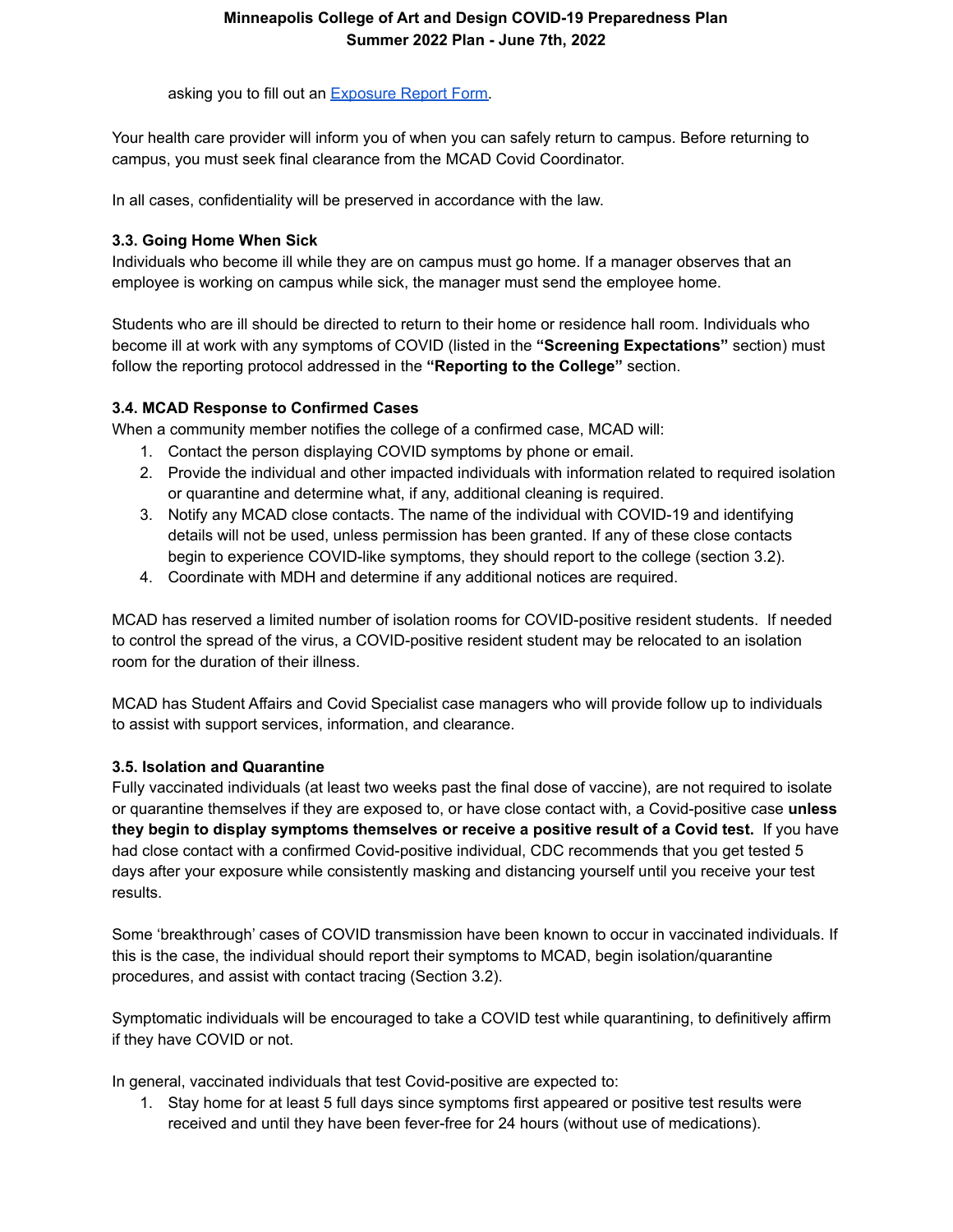- 2. Undergo a Covid test (rapid antigen or PCR) after the 5-day isolation period that shows a definitively negative test result. If the test result shows positive, the individual must continue to isolate 5 more days, for a full 10-day period. And,
- 3. Continue to practice CDC recommended precautions until day 10 since onset of symptoms or positive result received. (CDC recommended precautions include wearing a well-fitting mask around others, avoiding places where masks cannot be worn, avoiding travel, and avoiding being around others who are more likely to get sick.)

If the symptomatic individual has unvaccinated roommates, housemates, family members, etc, the individual will isolate themselves from those others to prevent the spread of the virus. If the symptomatic individual's contacts are all fully vaccinated, the individual should remain at home and avoid unnecessary contact until no longer sick but additional isolation/quarantine protocols are not necessary.

Any unvaccinated MCAD individuals must continue to follow CDC/MDH guidance, including a full 10-day quarantine/isolation period, masking, physical distancing, and screening for symptoms.

#### **3.6. Individual Circumstances**

MCAD students and faculty should be prepared for the possibility of being quarantined for 14 days if they begin to display symptoms or receive a positive COVID test result. Anyone that has been quarantined will not be allowed into the Academic Buildings until their quarantine period is over. Students that are under quarantine may reach out to Student Affairs for assistance with coordinating classwork. Faculty and Staff will make use of MCAD's existing Earned Sick and Safe Time policies as well as MCAD's Emergency Sick Time policies until they are well enough to return to work.

#### **3.7. Testing**

Anyone experiencing Covid-19 symptoms is encouraged to quarantine themselves and get [tested](https://mn.gov/covid19/get-tested/testing-locations/index.jsp) through a local health provider or at-home test kit.

Should a surge in Covid cases develop, MCAD may ask all staff, students, and faculty to get tested in order to determine the scope of positive cases.

# **3.8. Privacy and Confidentiality**

MCAD will treat medical information received by the college as confidential. MCAD may share this information with the Minnesota Department of Health as needed to ensure compliance with public health guidelines and directives. Names of impacted individuals will never be shared in public communications.

# **3.9. Community Alerts**

In accordance with the Clery Act, MCAD will inform the community if there is a confirmed outbreak of COVID-19 on campus that poses an immediate threat to the health or safety of the campus community. The determination of whether cases are linked and constitute an outbreak will be made in accordance with the Clery Act and public health guidance.

#### **SECTION 4 - Access to Academic buildings**

# **4.1. MCAD Staff, Students, and Faculty**

All academic buildings will remain locked and can be accessed using the card access system with the exception of the Gallery at the north entrance of the Main Building. These doors will be unlocked Monday through Friday from 9 a.m. until 7 p.m. and Saturday's 10 a.m. to 4 p.m. for visitor access and for MCAD staff, faculty or students who have forgotten their ID card. If the doors are locked, the intercom located at the door may be used to request access.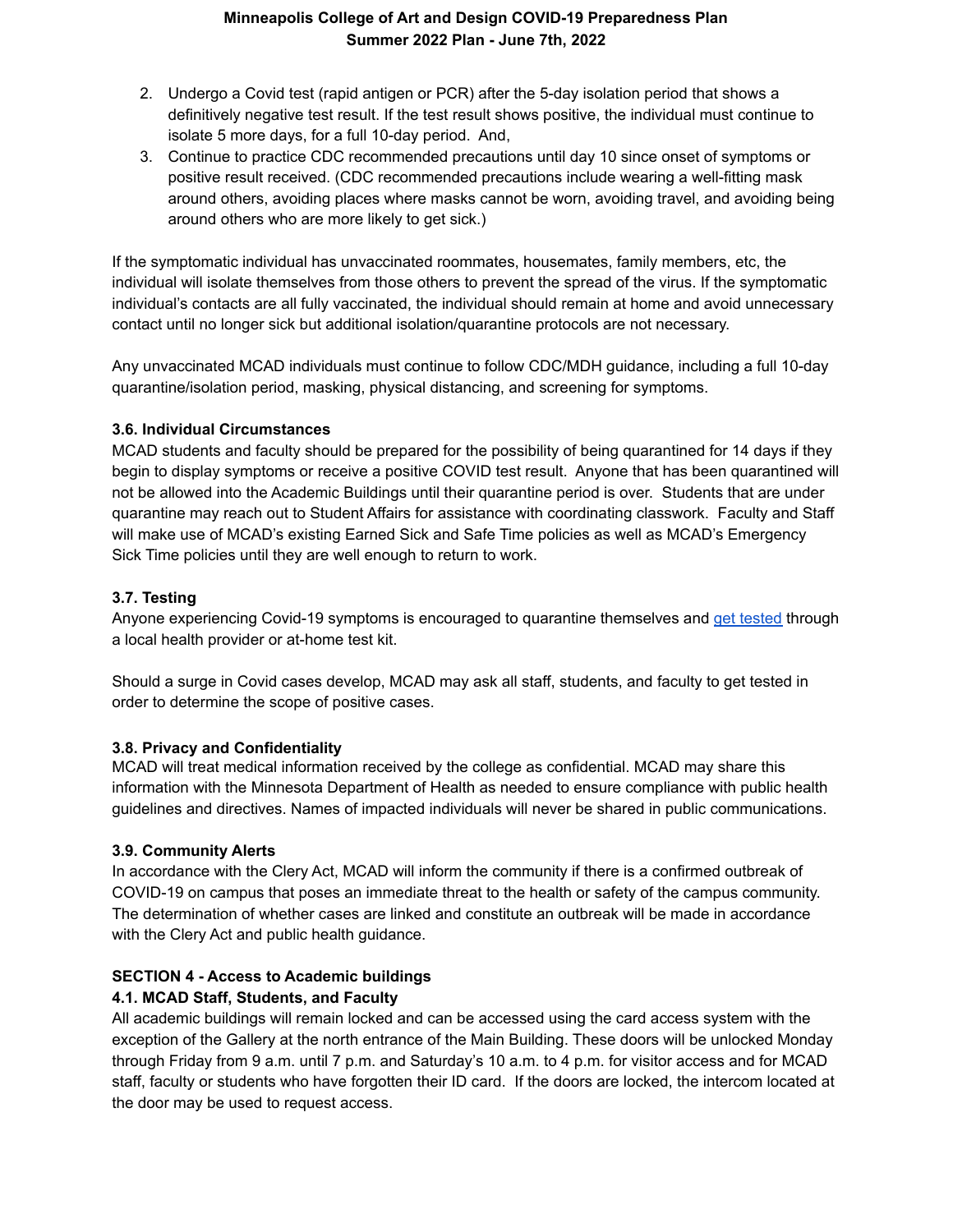# **4.2. External MCAD Guests/Workers (Visitors, Contractors, etc.)**

Effective August 23rd, 2021, outside visitors, guests, contractors, etc. will be admitted to MCAD Academic Buildings with the following stipulations:

- All outside visitors and guests are required to wear masks or face coverings regardless of vaccination status.
- MCAD Campus Safety will have a Guest/Visitor Check-In desk located in the Main Lobby. All unescorted guests, visitors and vendors should enter through the north gallery doors and sign in at the Welcome desk. Visitors escorted by an MCAD community member, may enter any locked door on campus but still must register at the welcome desk upon arrival.
- All outside Visitors, Guests, Contractors, etc. must have MCAD-related business or a specific MCAD-approved purpose to gain admittance. If the purpose of the visit is with a particular MCAD employee, Campus Safety may contact the MCAD party to meet their guest(s) in the Lobby.
- Visitors of students must be escorted while in the academic building and are allowed inside during scheduled business hours, pre-approval is required for any guests or visitors outside the scheduled times. All visitors and guests of students will be required to leave by 10 p.m unless prior approval is given (i.e. for photo shoot, project assistance, etc). The visitor exception process is pending and will be provided when available.
- Faculty must ensure that any visiting guests who are meeting with or lecturing to classes are fully vaccinated and have had a negative covid test within 72 hours of meeting with that class. Faculty are not required to submit visiting guests' test results to MCAD but should maintain that documentation for 14 days after the last day of the guest being on campus.

#### **4.3. Events/Tours**

Events held outdoors are encouraged and preferred by the CDC and MDH, over indoor events. When possible, plan for events to be outdoors.

Indoor Events:

- Guests/visitors attending indoor events will continue to be required to wear masks or face coverings. Faculty, staff and students attending those events are also required to wear a mask.
- Events that will include 15 or more guests will require visitors to produce either a proof of vaccination or a negative covid test within 72 hours of the event upon entering the building. Event organizers should contact [Campus](mailto:campus_safety@mcad.edu) Safety three weeks prior to the event in order to work through vaccine and access requirements.
- Indoor events will continue to be limited in occupancy to maintain physical distancing. Capacities for galleries will be limited to:
	- Main Gallery: 90
	- Gallery 148: 24
	- Concourse Gallery: 39
	- Emeritus Gallery: 14
	- Tent: 100
	- MFA Main Gallery: 93

Outdoor Events:

- Masks and face coverings are strongly encouraged, particularly if physical distancing among event attendees cannot be maintained due to the nature of the event.
- There are no occupancy restrictions to outdoor events.

# **4.4. Apartment Building Guests**

Resident students are allowed to have a maximum of 2 MCAD students, staff, or faculty in their apartment units. Non-affiliated visitors are prohibited except through approved exceptions (e.g., resident student move-in, move-out, etc).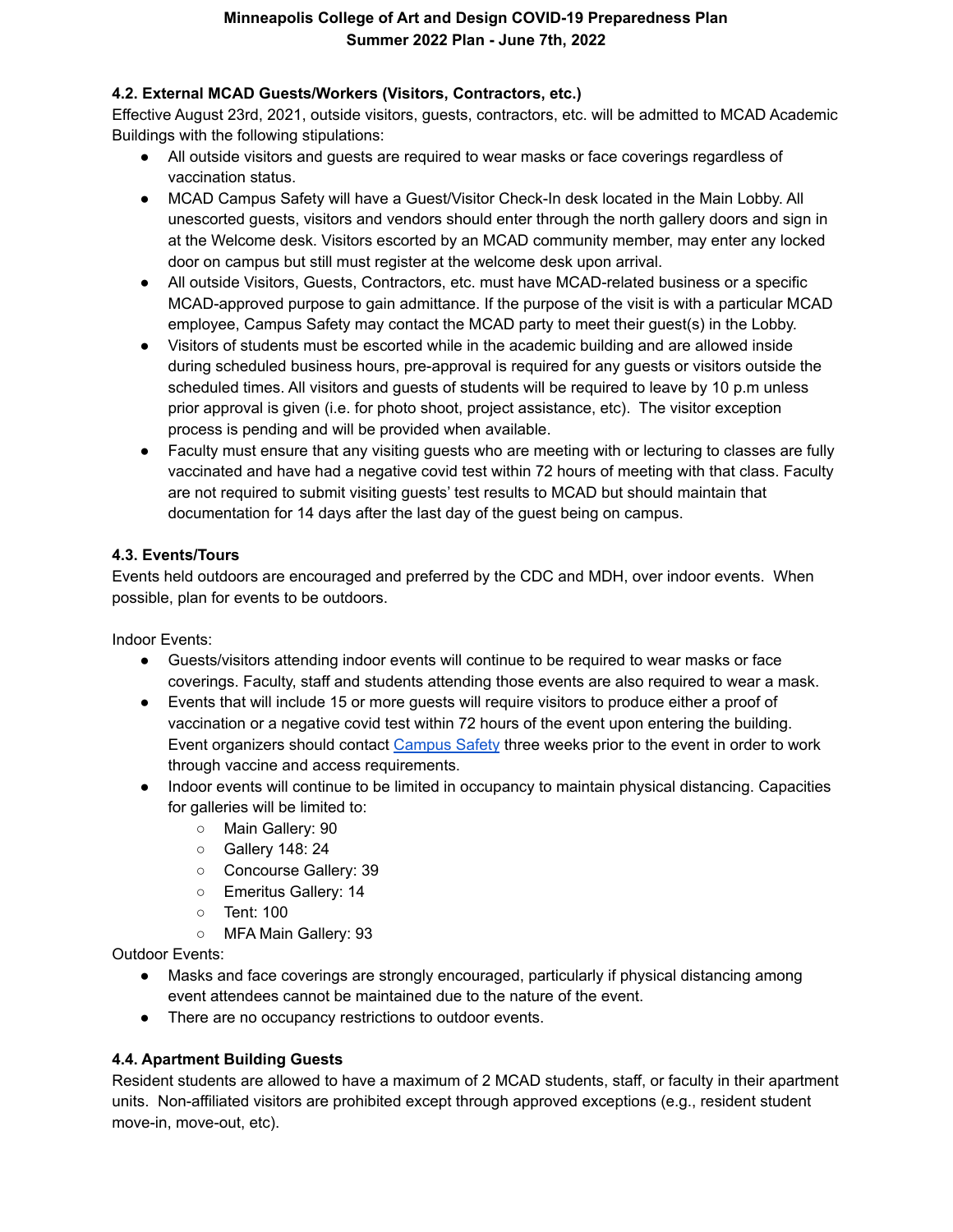#### **4.5 Fitness Center**

The Fitness Center is available by reservation only. Reservations may be set through MCAD's [Places](https://pas.mcad.edu/) and [Spaces](https://pas.mcad.edu/) online reservation system. Staff or faculty use is not available at this time.

The Fitness Center will have reservations available for a maximum of two users.

Additional ventilation units will be added to the Fitness Center to assure proper airflow and circulation. These ventilation units will not be moved or adjusted by the Fitness Center users.

- 1. The reservation schedule is available week to week. Each student may have a maximum of 4 reservations in a week.
- 2. Students can check the space out for 45-minute sessions, leaving a 15-minute window for the air to purge between users. The exhaust and HVAC system are currently designed to turn over the air 6.5 times per hour.
- 3. Custodial staff will disinfect the space and equipment overnight on weekdays only. High-touch surfaces such as the entry door knob and light switches will be sanitized more often.
- 4. Users will be responsible for cleaning the equipment before and after use. Disinfectant supplies and gloves will be available.
- 5. Face coverings are not required while working out in the Fitness Center if the user is alone. If two people are making use of the Fitness Center, face coverings are required, per MCAD's Face Covering and Mask policy. Masks are required by all parties when entering and exiting the space.
- 6. Users will be responsible for using hand sanitizer upon entering and exiting the space.
- 7. Users will follow all other MCAD policies and universal precautions (stay home if sick, check temperature before entering the building, etc)

#### **SECTION 5 - Academic Instruction**

Due to the surge in the Covid variants and the possibility of 'breakthrough' cases, even among fully vaccinated people, it is still important to limit the potential for transmissibility from person to person. If a Covid positive case were to occur in a classroom setting, knowing that the individual has had limited close contacts, and who those close contacts are, will expedite contact tracing, facilitate testing, and provide for a clearer, faster response.

For these reasons, MCAD is requiring its instructors and faculty to have assigned seating in classroom settings, keep daily attendance records, and maintain notes if 'close proximity' activities or demos were conducted on a given day.

We encourage all faculty to use the attendance feature in the Canvas learning management system. Due to the individual differences in size, configuration, and classroom equipment used for each class, Instructors should draw a simple but complete diagram of their classroom and denote where students are regularly seated and keep copies for their records. Should contact tracing be necessary, the EHS Director will contact the instructor for attendance records, seating charts, and any close contact demos or activities conducted on the dates the positive case was potentially transmissible. Seating layouts for various classrooms and studios can be found on the Academic Services Intranet page under "[Classroom](https://drive.google.com/drive/folders/1rK3hR6HD2_UDLATxXmX_vrx0Sf-nS4AJ?usp=sharing) [Furniture](https://drive.google.com/drive/folders/1rK3hR6HD2_UDLATxXmX_vrx0Sf-nS4AJ?usp=sharing) Layouts".

# **5.1 Remote Teaching Accommodation**

MCAD continues to work to ensure our community remains healthy and we are hopeful that the measures we are taking as a community will avert the need to return to all remote instruction. We also recognize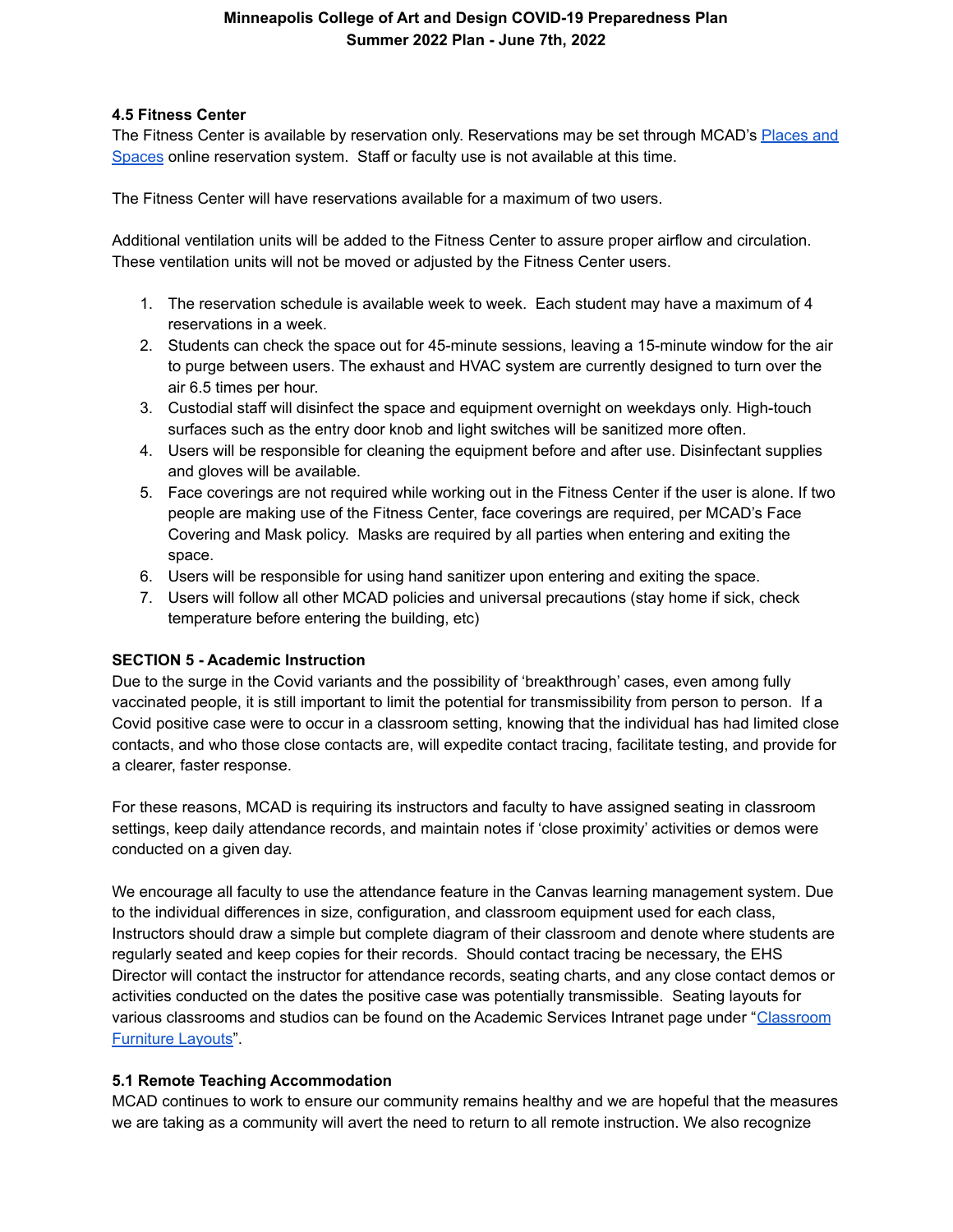there may be emergent situations that necessitate that we move an individual class to remote instruction for a specific period of time. Some examples may include a faculty member needing to self-isolate due to testing positive to COVID-19 or a faculty member who must care for a child or family member related to COVID-19. In these or other circumstances that necessitate a class be moved to remote instruction for a limited period of time, faculty should adhere to the following:

- 1. If a faculty person has tested positive for COVID-19, email [staysafe@mcad.edu](mailto:staysafestaff@mcad.edu) (and follow steps outlined in section 3.2. Reporting to the College - Notification Protocol)
- 2. Communicate with your department chairperson with academic affairs@mcad.edu copied to determine the best course of action including all particulars related to the delivery of course materials, make-up time (if applicable) and any additional details that ensure the successful delivery of all coursework. The chairperson will communicate with the Vice President of Academic Affairs in order to confirm the proposed actions.
- 3. If it is decided to move a course to remote instruction, the faculty member must notify the students in their course of the change via the course [Canvas](https://learn.mcad.edu/) site and send an email containing all relevant details including the anticipated length of time the class will be remote, a Google Meet link for the remote sessions, and details related to adjusted assignments or course content.
- 4. If a faculty member is unable to teach in-person or remotely for a specified period of time, they will work with their chairperson to determine the best course of action. The chairperson will communicate with the Vice President of Academic Affairs in order to confirm the proposed actions.

#### **5.2 Attendance Policy**

MCAD students are expected to attend and participate in all enrolled courses in order to successfully complete them. Students have a responsibility to the group and for their own learning. Participation and performance are factored into the course grade. Absences and tardiness have consequences that will result in lowered or failing grades. To uphold this expectation, students must participate in all scheduled class sessions and complete all course work and course assignments.

It is critical that all students attend the first meeting of all classes.; Faculty may drop students from a course who do not attend the first class meeting and they risk losing their spot to another student on the waitlist. When participating remotely, students are encouraged to utilize their computer's camera function to facilitate class engagement. Students are expected to actively participate in all class activities regardless of delivery method.

In the case of extended illness or other legitimate absences that may keep the student from attending class, students must contact their faculty member to determine how to make up class time and assignments. Students are responsible for obtaining class materials. Faculty members will alert their department chair. Faculty are not obligated to reteach a class a student has missed.

#### *Special COVID-19 attendance policy statement*

If students are absent from class due to COVID-19 they must email their faculty and staysafestudent@mcad.edu. Documented absences due to COVID-19 can be excused and will not necessarily affect grades. Documentation could be a doctor's note or an official diagnosis from the issuing lab. Faculty will work with students to determine how to make up class time and assignments.

#### **SECTION 6 - Off-Campus Students**

Students that live off-campus are subject to the same immunization requirements (Section 2.2) as on-campus students.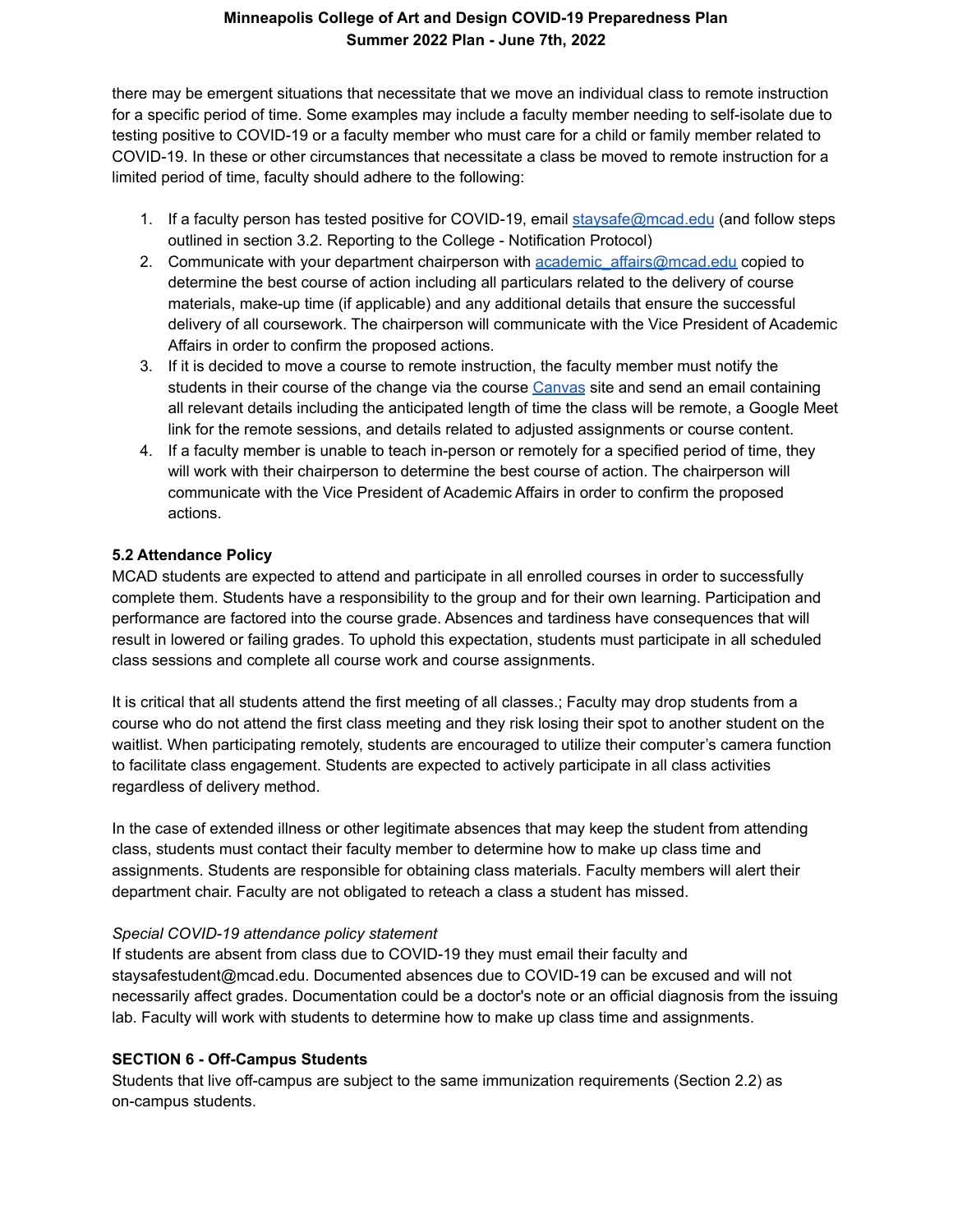Off-campus students should follow provisions of this Plan including self-screening before coming to campus and wearing a mask. MCAD holds off-campus students accountable to follow CDC, MDH, and City of Minneapolis requirements and guidelines relating to best practices in preventing the spread of Covid-19.

If an off-campus student shows signs or symptoms of Covid, they must not come to campus. Stay home, fill in the Exposure Report Form, and quarantine until notified by MCAD.

Off-campus students who violate the provisions of the student conduct code may be referred to the student conduct process. If off-campus students need to isolate or quarantine, they are expected to follow the MDH guidelines for a shared household.

# **SECTION 7 - International Students**

MCAD commits to using the CDC's International Travel [Recommendations](https://www.cdc.gov/coronavirus/2019-ncov/travelers/international-travel-during-covid19.html) for arriving students. MCAD's vaccination requirements (Section 2.2) will also apply to arriving international students.

If an arriving student has already been vaccinated, the student will:

- Have a negative Covid test before flying to the US.
- Wear a mask, practice physical distancing as much as possible, and wash hands frequently during travel.
- Get tested again 3-5 days after arrival.
- Self-monitor for symptoms for 14 days after arrival.

If an arriving student has not been vaccinated, the student will:

- Have a negative COVID test before flying to the US.
- Wear a mask, practice physical distancing as much as possible, and wash hands frequently during travel.
- Get tested again 3-5 days after arrival.
- Monitor for symptoms for 14 days after arrival.
- Get vaccinated as soon as possible.
- "Lay low" for 14 days after the last dose of vaccine has bee
- n received.

The World Health Organization has stated that vaccines from the following manufacturers are accepted to be effective in preventing serious illness from Covid-19:

- AstraZeneca-Oxford
- Johnson & Johnson
- Moderna
- Pfizer-BioNtech
- Sinopharm
- Sinovac

CDC and MDH have agreed to accept these vaccines as effective for international travelers. Only vaccinations from these manufacturers will be accepted by MCAD.

#### **SECTION 8 - Communications and Training**

The most up-to-date version of this Plan will be posted on the website at MCAD [COVID-19](https://www.mcad.edu/covid-19).

The entire MCAD community is highly encouraged to sign up to receive emergency alerts via text message and email through MCAD [Omnilert.](https://mcad.omnilert.net/subscriber.php) This alert system is used to announce campus building closings or other emergency related topics.